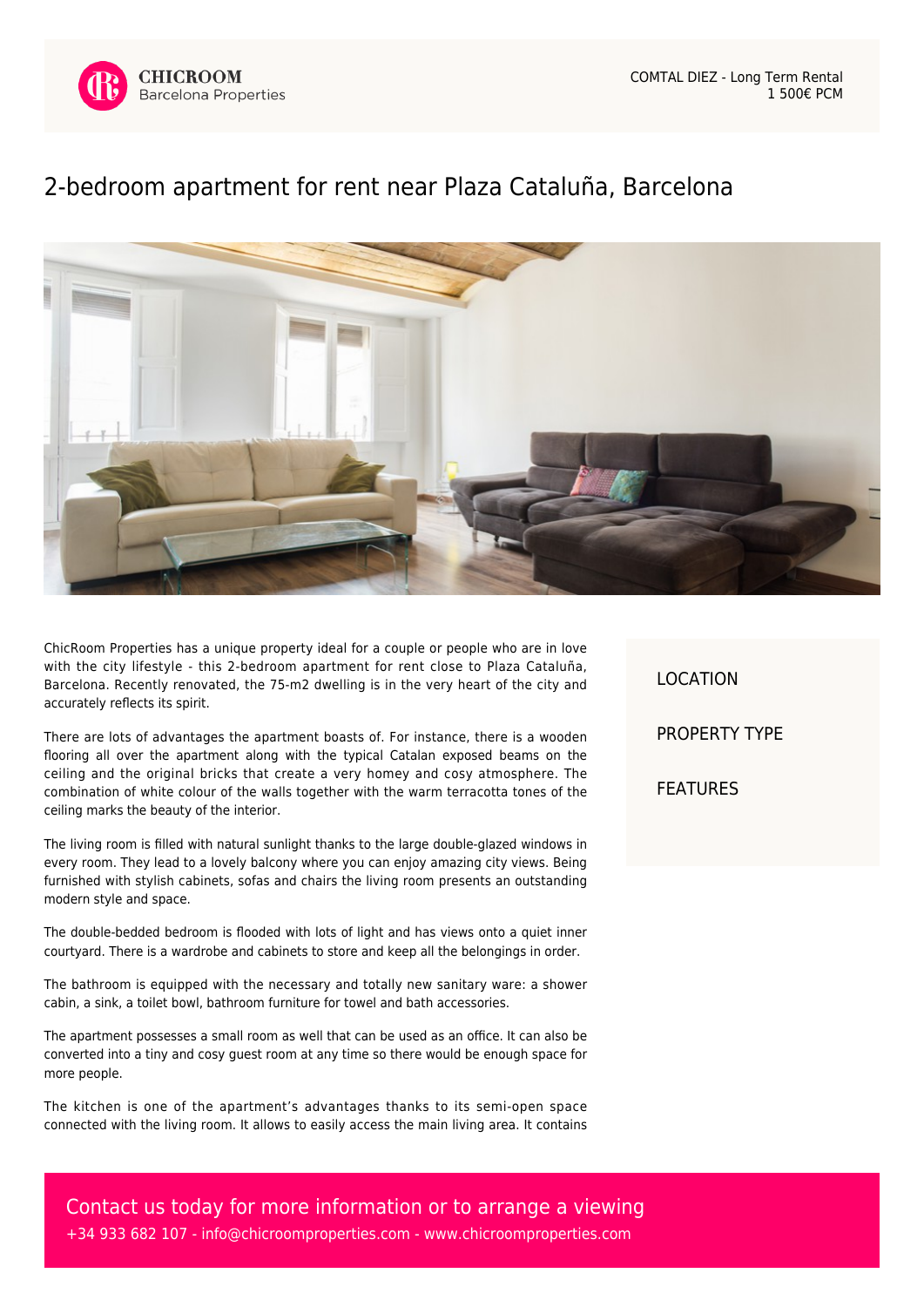

all the necessary appliances such as fridge, a dishwasher, ceramic hobs and an oven. Also, it has plenty of working surfaces.

This 2-bedroom apartment for rent close to Plaza Cataluña, Barcelona is an opportunity to live in the city centre in the Gothic Quarter close to well-known sites and commercial areas such as Portal Del Angel and Paseo De Gracia and while being connected to the rest of the city thanks to a large public transport network.

**[See more information about this property on our website.](https://www.chicroomproperties.com/en/property/792/2-bedroom-apartment-for-rent-near-plaza-cataluna-barcelona/)**